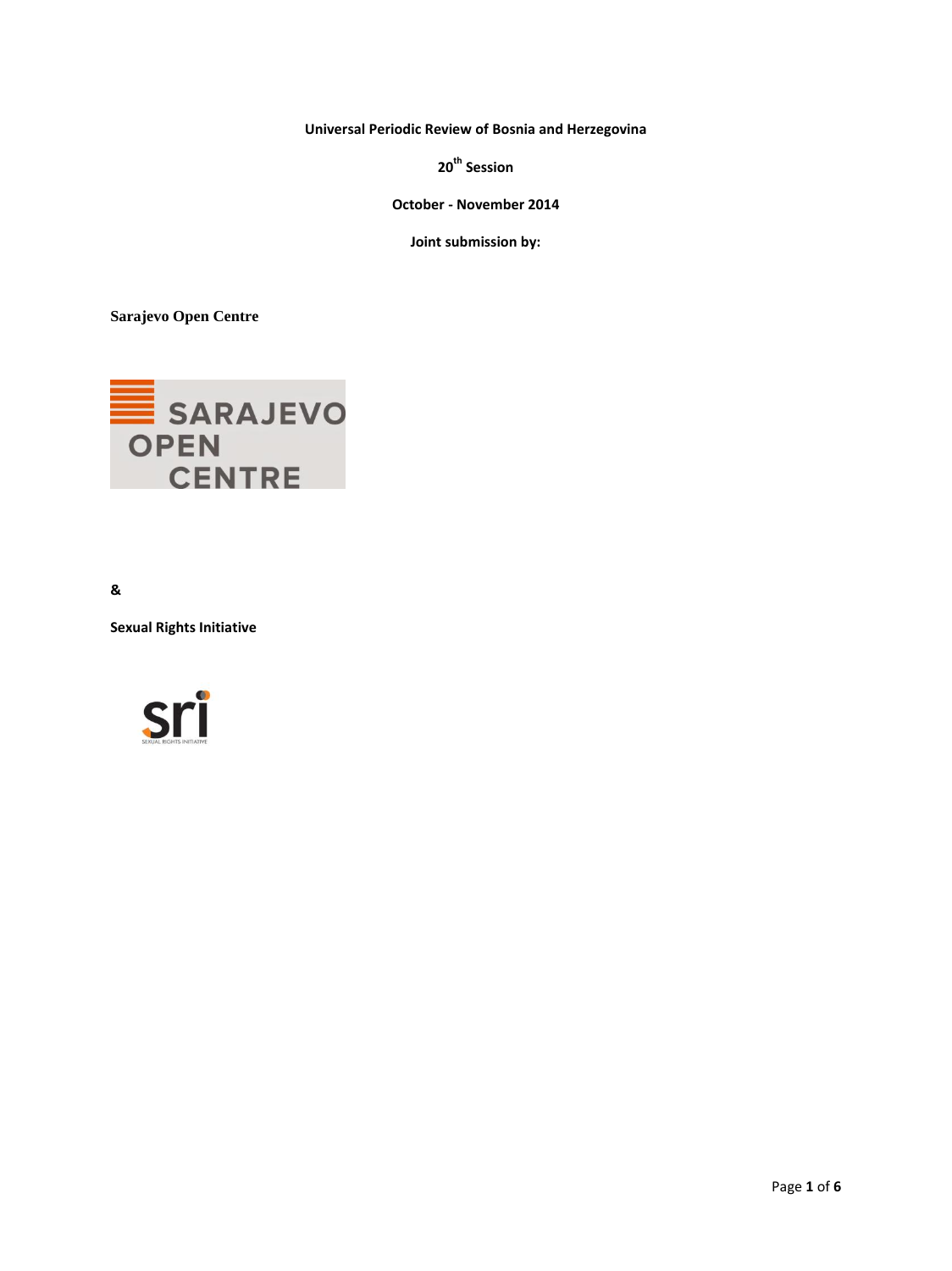### **KEY WORDS: Discrimination, Sexual orientation and gender identities, LGBT rights.**

### **INTRODUCTION**

- 1. This report was drafted by the Bosnian-Herzegovinian, Sarajevo-based Human Rights Organisation Sarajevo Open Centre<sup>1</sup> (Sarajevski otvoreni centar), jointly with the Sexual Rights Initiative. 2
- 2. The report builds directly or indirectly on the recommendations of the UPR Working Group from the 14th session (2010) in a following manner:
	- DIRECTLY: 34, 48, 49, 50 (accepted) and 51 (rejected);
	- INDIRECTLY: 9, 10, 11, 12, 13, 15, 18, 30, 31, 32, 45, 83, 98, 99, 100, 101, 102 (accepted) 19, 33, 111 (rejected) and 80 (pending).
- **3.** The submission tackles the following topics: a) **social and political framework**; b) **discrimination based on sexual orientation and gender identity**; c) **hate crime and hate speech acts based on sexual orientation and gender identity**, d) **freedom of assembly and LGBT rights**, and e) **rights of organizations and activists working on LGBT issues**, and includes f) **recommendations**.

#### **SOCIAL AND POLITICAL FRAMEWORK**

- 4. Homosexual acts among men are decriminalized with the amendments of the Criminal Code of the Socialist Republic Bosnia and Herzegovina in 1991. Decriminalization of homosexual acts is confirmed with the adoption of the new Criminal Codes in the tree federal units Federation of Bosnia and Herzegovina (FBiH), Republika Srpska (RS) and Brcko District (BD).
- 5. Heterosexuality and patriarchal values are being constantly reproduced in private life/family surrounding, educational institutions and media. School textbooks and curricula do not cover sexuality and health issues. Homosexuality, bisexuality, transgender, transsexual and intersex are rarely mentioned in schools and if, then as social deviations and/or risk groups for the society<sup>3</sup>.
- 6. Lesbian, gay, bisex and transgender (LGBT) issues are being addressed in electronic, print and online media. Media reporting has increased and improved drastically in the last four years. Nevertheless, hate speech (i.a. death and violence threats) is still present, especially in online media. There is no criminal proceeding of such cases, even though cases are being reported to the police*.* One of the reasons for that is the low level of coordination between police agencies (one agency is in charge for the reporting of cases, another one for the investigation of online hate speech).

 $\overline{a}$  $^{1}$  See more details at: www.soc.ba (all information on the web is available in English and local language).

 $^2$  The Sexual Rights Initiative (SRI) is a coalition of organizations that advocates for the advancement of human rights in relation to gender and sexuality within international law and policy. The SRI focuses its efforts particularly on the work of the United Nations Human Rights Council, including its resolutions and debates as well as the work of the Universal Periodic Review mechanism and the system of Special Procedures. The SRI combines feminist and queer analyses with a social justice perspective and a focus on the human rights of all marginalized communities and of young people. It seeks to bring a global perspective to the Human Rights Council, and collaborates in its work with local and national organizations and networks of sexual and reproductive rights advocates, particularly from the Global South and Eastern Europe. The SRI partners are: Action Canada for Population and Development, Akahatá - Equipo de Trabajo en Saxualidades y Generos, Coalition of African Lesbians, Creating Resources for Empowerment in Action (India), Egyptian Initiative for Personal Rights, and Federation for Women and Family Planning (Poland).

<sup>3</sup> Sarajevo Open Centre Report on Homo-/Bi-/Transphobia in BiH Schools, 2013: http://soc.ba/en/izvjestaj-o-homofobiji-bifobiji-i-transfobiji-uskolama-u-bih-2/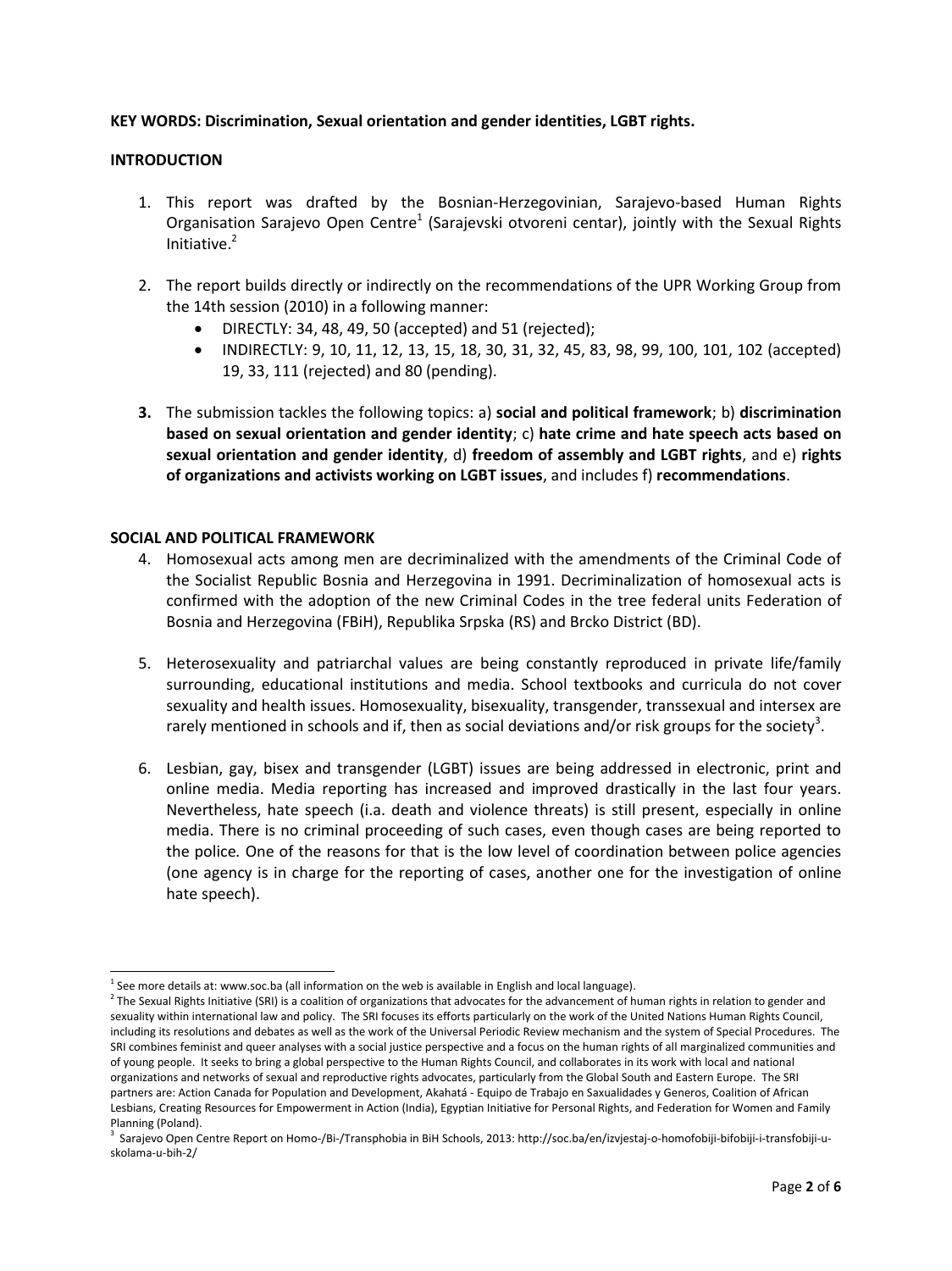- 7. When it comes to the general public, a public opinion pool form 2013<sup>4</sup> showed that still 56.5% of the respondents think "homosexuality must be cured," which is evidenced by a lack of knowledge and entrenched stereotypes about homosexuality, which was removed from the list of illnesses and social disorders. For three fourths of the respondents, same-sex kissing in public is unacceptable, whereas having a sex change is considered repulsive by 59.5%. A 2013 countrywide LGBT community research<sup>5</sup> showed that only every seventh person is out to his parents and family, confirming the low level of social and family support of LGBT persons.
- 8. Homophobia and transphobia are tolerated and very present in governmental institutions, political parties, police and other public institutions. All legal measures, which promote human rights of LGBT persons, are made in order to satisfy minimum requirements and international obligations regarding UN, and Council of Europe and are especially a result of the ongoing European Union Integration Process.
- 9. Different political leaders used discriminatory language, like the member of BiH Presidency, Bakir Izetbegovic, who in an interview<sup>6</sup> answered the question if he is going to advocate the rights of homosexual persons the following way: "I will fight with all democratic means so that the society that we will leave to our children does not remember us to Sodom and Gomorra." Similar language is used by ministers, members of parliament and political party representatives on all levels of governance.

## **DISCRIMINATION BASED ON SEXUAL ORIENTATION AND GENDER IDENTITY**

*Legal framework*

- 10. The BiH Gender Equality Law, adopted in 2003 and amended in 2009, is the first law that includes a prohibition of discrimination on the grounds of sex/gender (*spola*) and sexual orientation (*spolne orijentacije*).
- 11. The BiH Anti-discrimination Law from 2009 covers the prohibition of discrimination on the grounds of "sex expression and/or orientation"<sup>7</sup>. It was adopted only after sever pressure was placed by the international community. The terms are not defined and are left to the interpretation of lawyers. Gender identity (important for trans persons) in not covered by the law (but can be covered under "sex expression"). Different laws on State, Entity and Cantonal level do cover sexual orientation or gender identity.

### *Implementation*

12. Information about discrimination on the grounds of gender, sexual orientation and gender identity is not collected or tracked, because the BiH Ministry of Human Rights and Refugees did not create the database (it was supposed to created 90 days after the adoption of the Antidiscrimination law 2009). No single legal case exists regarding discrimination on the grounds of sexual orientation or sexual/gender identity and expression, although cases have been reported<sup>8</sup>. Existing discrimination cases that are in courts show that legal proceedings are not

 $\overline{a}$ <sup>4</sup> Sarajevo Open Centre Report on the 2013 Public Opinion Pool on Homosexuality: [http://soc.ba/en/56-5-of-bih-citizens-still-think](http://soc.ba/en/56-5-of-bih-citizens-still-think-homosexuality-must-be-cured/)[homosexuality-must-be-cured/](http://soc.ba/en/56-5-of-bih-citizens-still-think-homosexuality-must-be-cured/)

<sup>5</sup> 2013 LGBT community research report[: http://soc.ba/en/numbers-of-life-2/](http://soc.ba/en/numbers-of-life-2/)

<sup>&</sup>lt;sup>6</sup> http://gracija.ba/novost/14850/vaspitali-su-me-i-otac-alija-i-sarajevska-jalija

<sup>7</sup> In local language, terminology that is used is: "(s)polnog izražavanja i/ili orijentacije", which literally means «sex expression and/or orientation». Sex in this case refers to "(s)pol", i.e. biological sex. Local translation for gender is «rod», gender identity is «rodni/spolni identitet», and sexual orientation is «seksualna/(s)polna orijentacija».

<sup>&</sup>lt;sup>8</sup> See i.a. Pink Report. Annual Report on the Human Rights Situation of LGBT persons in BiH: <u>http://soc.ba/en/pink-report-annual-report-on-the-</u> [human-rights-situation-of-lgbt-persons-in-bih-in-2012/](http://soc.ba/en/pink-report-annual-report-on-the-human-rights-situation-of-lgbt-persons-in-bih-in-2012/)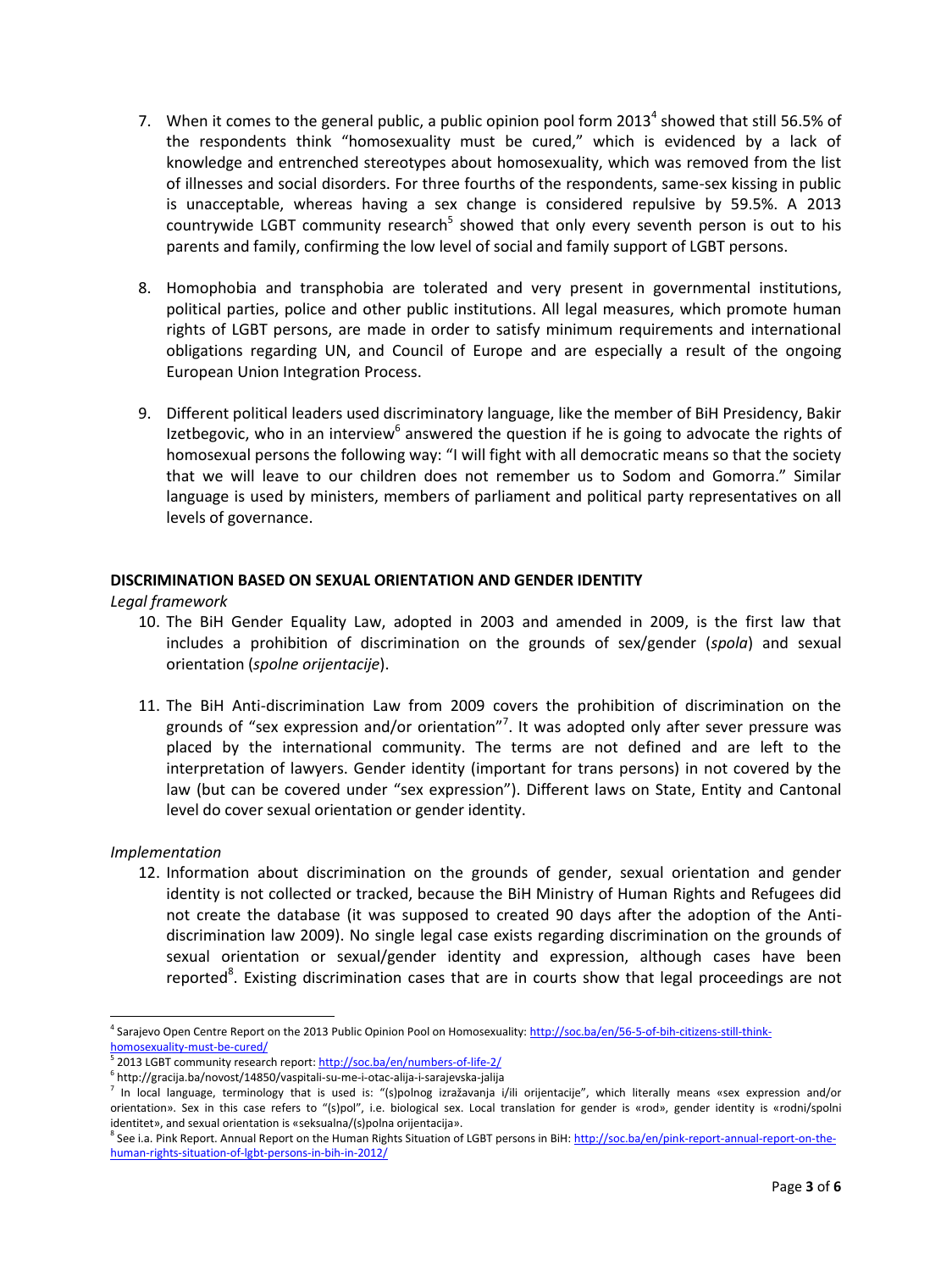efficient, because some cases take up to three years to be solved. LGBT persons do not trust into the judiciary system and there were any trust-building efforts of the institutions towards the LGBT community.

- 13. Laws are not harmonized with the Anti-Discrimination Law even this was supposed to happen 90 days after the adoption of the Law. As a result, different laws (like the Labor or Higher Education Laws) do have different anti-discrimination clauses (sometimes covering and sometimes not sexual orientation and gender identity). For example, the draft of the new FBiH Labor Law did not foresee sexual orientation in the anti-discrimination clausal, reducing the level of workplace protection only on the level of the Anti-Discrimination Law.
- 14. The BiH Ombudsman Institution has very limited resources to work on Anti-discrimination cases. Even it was by the Anti-discrimination law supposed to get a special budget line, the Antidiscrimination Department in the Ombudsman Institution never got it.
- 15. Judges and prosecutors countrywide don't have any or have limited training related to the new Anti-discrimination law. The result of this is that the law is not implemented how it is defined by the provision of the law text<sup>9</sup>.
- 16. BiH never adopted a countrywide Anti-Discrimination Strategy that would define concrete and realistic measure how to fight discrimination (including the grounds of sexual orientation and gender identity), prejudices and promote tolerance and equality on State, Entity, Cantonal and Local level. BiH did adopt the Council of Europe's recommendations on measures on fight against sexual orientation and gender identity discrimination, but did not take any measures, what has been shown in an independent monitoring report<sup>10</sup>. If the CoE recommendations have been implemented, the institutions would be more informed and aware about discrimination of LGBT persons.
- 17. Family laws of FBiH, RS and BD define marriage and domestic partnership as the union between a woman and a man. Even though jurisprudence (for example the case Schalk and Kopf vs. Austria, 30141/04) of the European Court for Human Rights indirectly bounds BiH as Council of Europe member state to extent its legislation to recognize some of the rights and obligations (i.a. social rights) that come out of the union between same sex couples. Since it is the opinion of the Court that same sex couples in stable de-facto relationships are also protected by the Art. 8 of the European Convention for Human Rights and Fundamental Freedoms. There was no attempt to adopt a, registered partnership for same-sex couples law in any of the BiH federal units.Among other things same sex couples cannot access reproductive technologies or adopt a child as such rights are limited by law only to married couples and heterosexual couples in domestic partnerships.
- 18. There is no medical support to transexual persons. Surgeries have to be done abroad, while the official social security system is not covering any costs. However, once the sex reassignment is done, transexual persons can legally change their name, personal number (JMB) and documents. Only the BD Law on Birth Register Books does not cover "sex reassignment" as a ground for legal change of personal data. Civil society organizations did call the BD Government in 2013 to amend the law that the government refused to do. The case is at the moment at the

 $\overline{a}$ 

<sup>&</sup>lt;sup>9</sup> See a big number of policy papers and analysishttp://analitika.ba/en/projects/overview-ad-framework-and-practice-bih <sup>10</sup> Monitoring of the implementation of the Council of Europe's recommendations on measures on fight against SOGI discrimination, [http://soc.ba/en/monitoring-the-implementation-of-the-council-of-europe-committee-of-ministers-recommendation-on-combating-sogi](http://soc.ba/en/monitoring-the-implementation-of-the-council-of-europe-committee-of-ministers-recommendation-on-combating-sogi-discrimination-2/)[discrimination-2/](http://soc.ba/en/monitoring-the-implementation-of-the-council-of-europe-committee-of-ministers-recommendation-on-combating-sogi-discrimination-2/)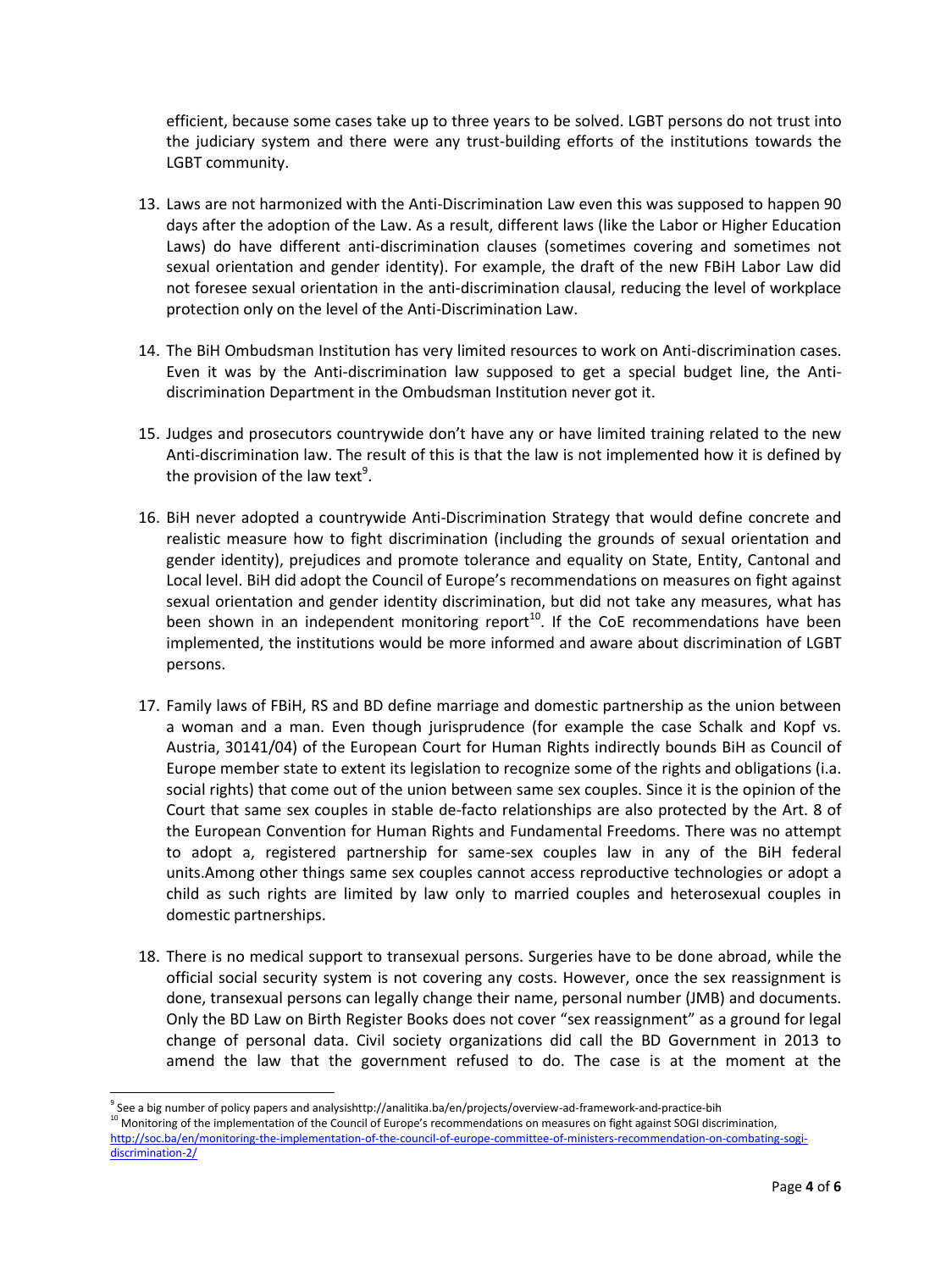Ombudsmen Institution.

19. There is also no legal provision regarding intersex children and decisions being made about their sex and sexual/gender identity, although such surgeries are practiced in BiH. Data about intersex children is not collected or tracked.

# **HATE CRIME AND HATE SPEECH ACTS BASED ON SEXUAL ORIENTATION AND GENDER IDENTITY**

### *Legal framework*

- 20. The BiH state-level Security Ministry and the Organisation for Security and Co-operation in Europe (OSCE) called BiH federal units (FBIH, RS and BD) to adopt amendments on their criminal laws and to include hate crime regulation. The RS and BD did so in 2010, i.a. including the grounds of sexual orientation and gender identity in the hate crime definition. FBIH did not adopt amendments on the criminal law.
- 21. Since December 2012 a non-formal coalition<sup>11</sup> is advocating for the adoption of hate crime regulation in the Criminal Law of FBiH. Even amendments have been adopted in July 2013 in the FBiH House of Representatives the amendments have not been adopted in the second chamber the FBiH House of Peoples. Civil society advocacy actions did continue also after this failure.
- 22. Hate speech provision, covering i.a. sexual orientation and gender identity, are not included in the Criminal Laws of FBiH, RS and BD. There was no attempt to amend the Criminal Laws with hate speech provisions.

#### *Implementation*

 $\overline{a}$ 

- 23. Information about hate crime acts on the grounds of gender, sexual orientation and gender identity is not systematically collected or tracked. Nevertheless, the police are working on concrete cases (hate crime acts against homosexual persons) and some of them are in the prosecution phase. A countrywide LGBT community research<sup>12</sup> showed that every third LGBT person has been violated, but only every seventh case of violence has been reported to the police. This is a clear sign of miss-trust towards the law enforcement institutions.
- 24. The Police of the Canton Sarajevo are cooperating since 2012 with civil society organizations that are working on LGBT rights. Educational and informative actions did take place and the police did commit to continue working on LGBT rights issues in 2014, buy including LGBT and hate crime topics in the police permanent education. Other police units did not show special interest working on these issues.
- 25. Judges and prosecutors countrywide have got no or limited training related to hate crime provisions.
- 26. Violence acts and attacks against LGBT persons are happening on regular basis and are also regularly presented in media. Public institutions never commended this acts.
- 27. The attacks on the LGBT arts festival "Queer Sarajevo Festival" in September 2008 have never been prosecuted, even 8 persons have been hurt and everything has been reported to the police. The case is since years on the BiH Constitutional Court.

<sup>&</sup>lt;sup>11</sup> <http://soc.ba/en/hate-crime-to-be-introduced-into-the-criminal-code-of-federation-of-bih/>

<sup>12 2013</sup> LGBT community research report[: http://soc.ba/en/numbers-of-life-2/](http://soc.ba/en/numbers-of-life-2/)